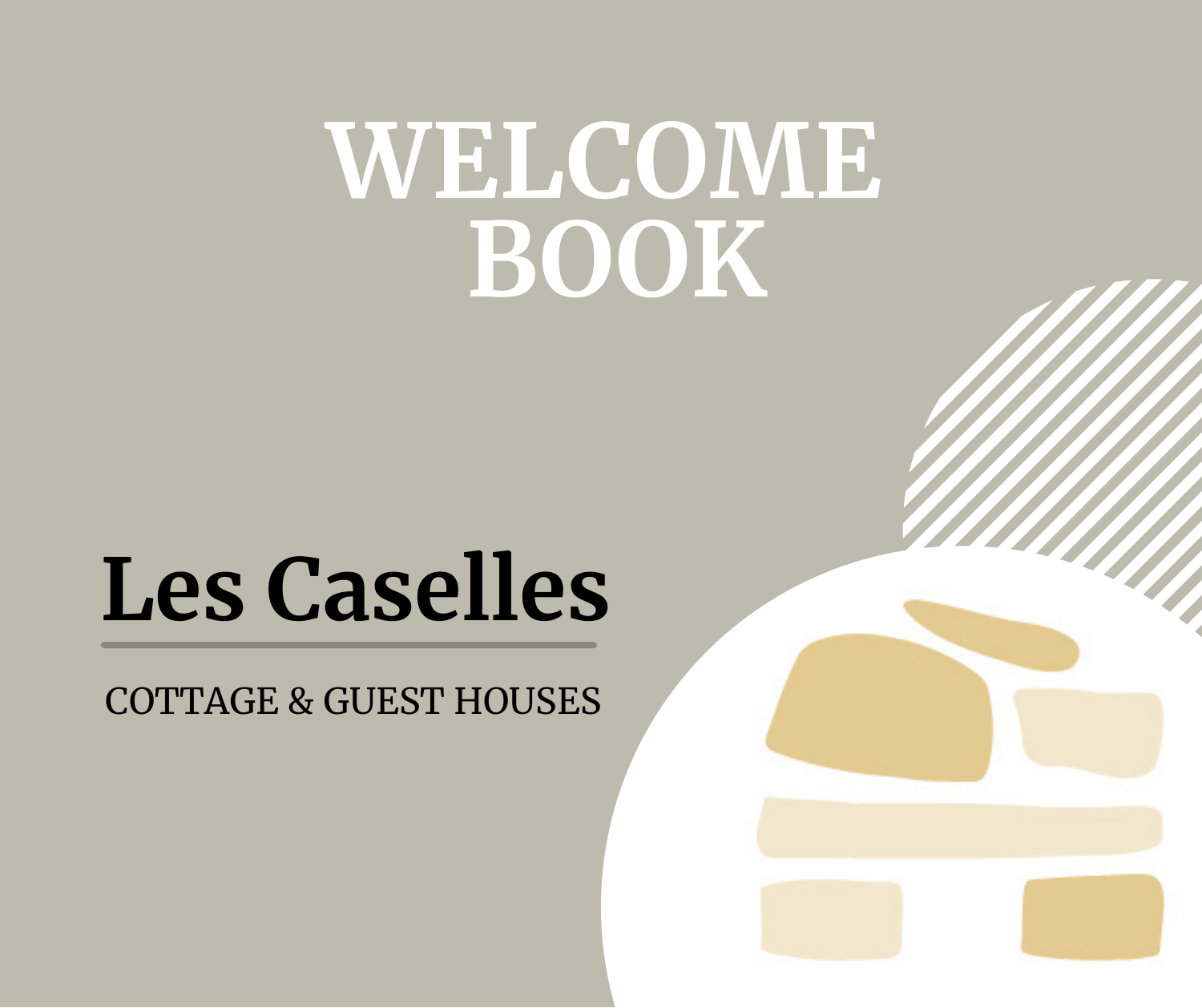### **WELCOME**

We do everything to make your stay pleasant...

A query ? We find a solution

### **Talk with us !**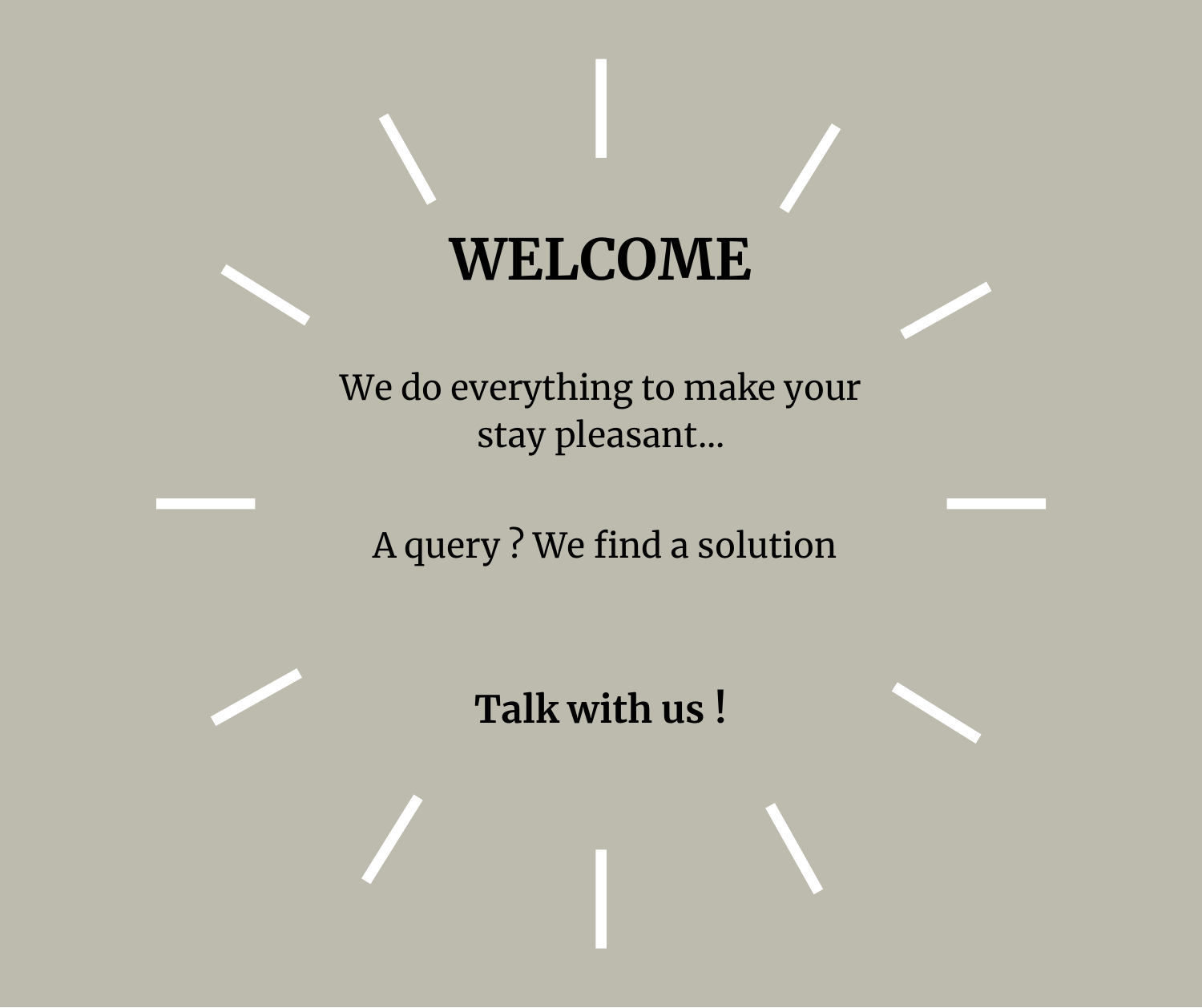## **OUR LOCATION**

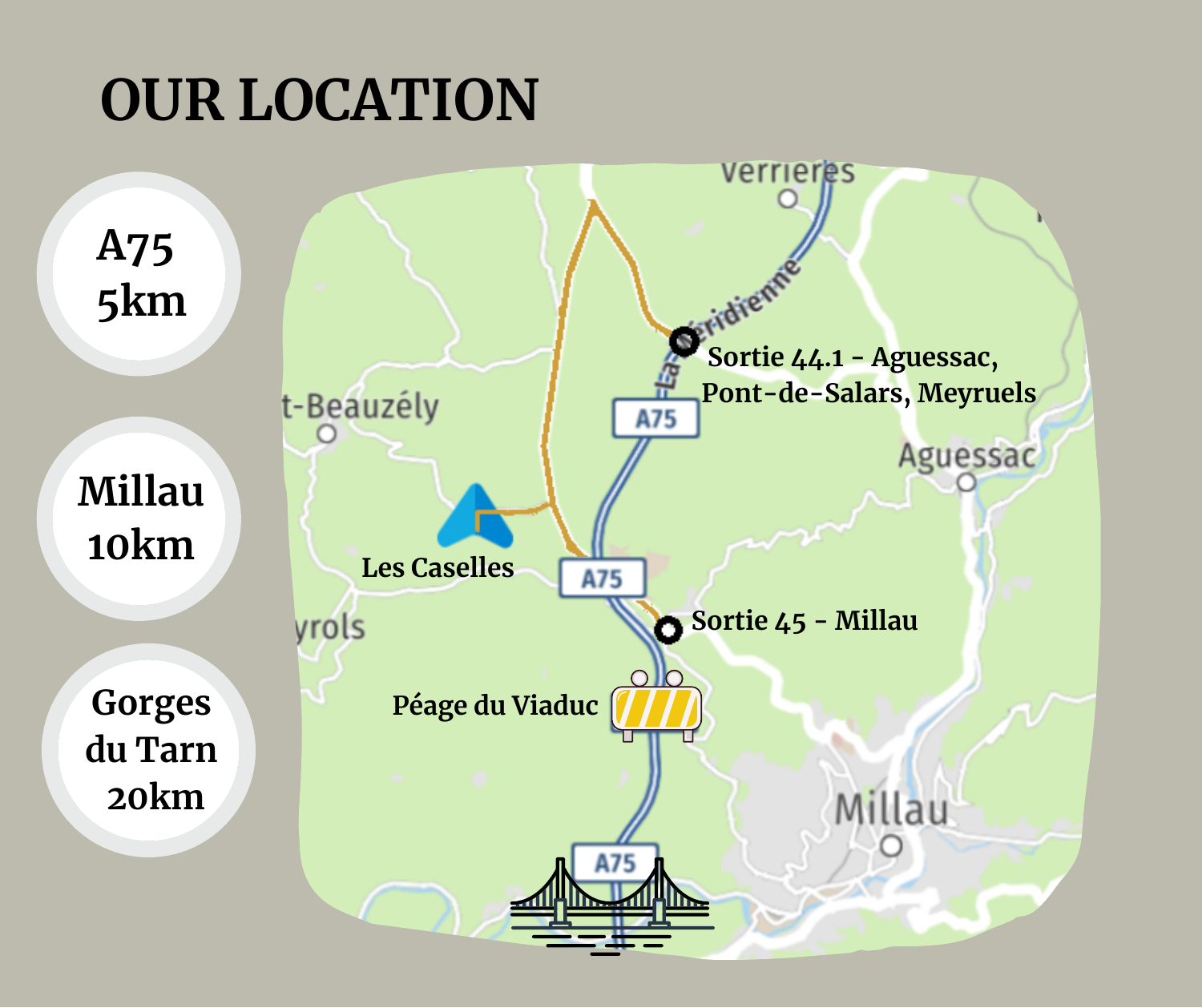### **OUR RATES**

According to rooms and period **from 70 € to 200 € /night** From 3rd person **between 15 € and 25 € /night /person** A dog ? **15 € /stay**

*(maximum 1 dog, do not leave your animal alone in the room, the pool is not accessible for him, a visit at the end of the stay is made)*

**PPPPPP** All times included ! **Breakfast**

**Wifi and car park outdoor**

**Tourist Tax**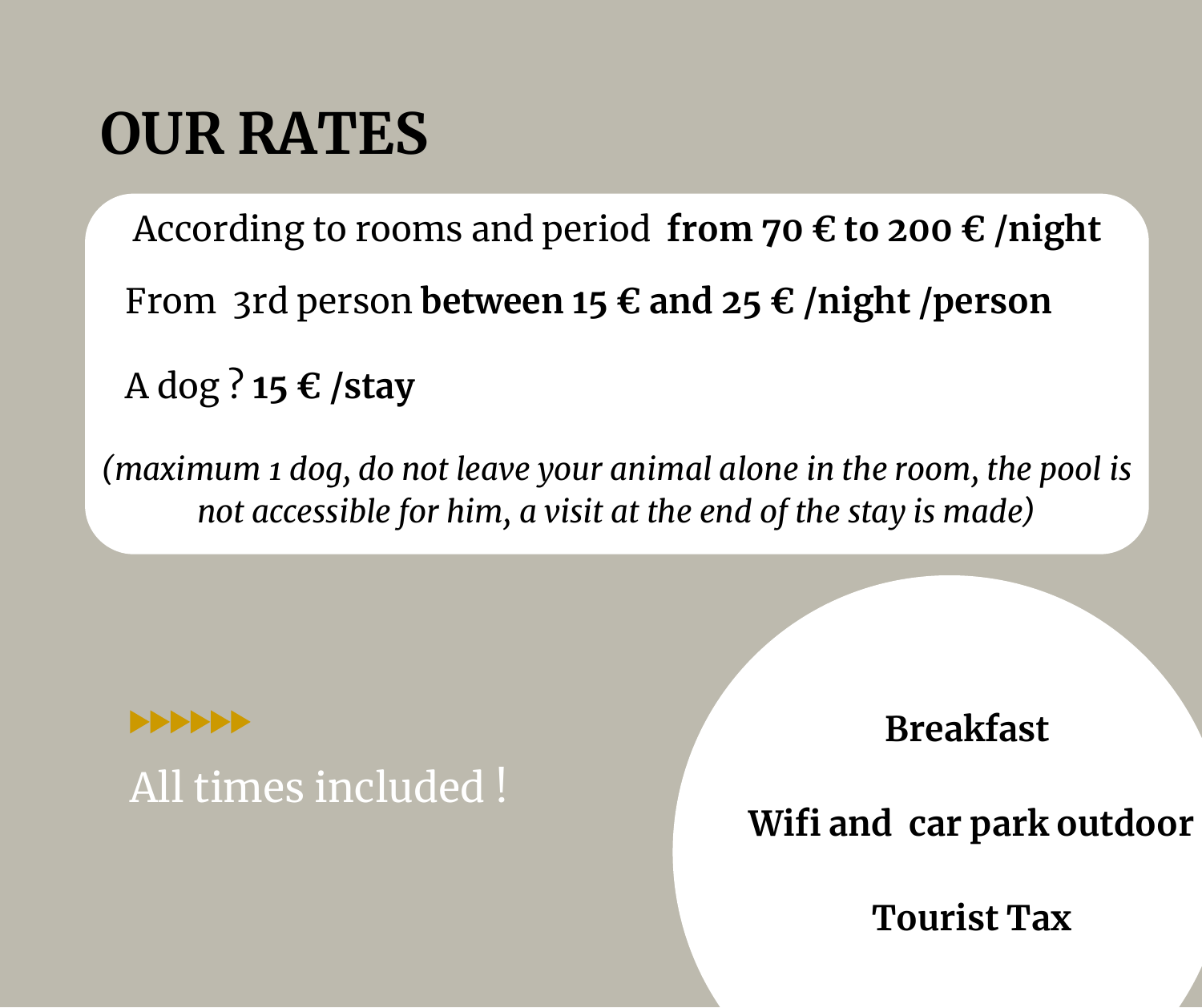### **Payment methods**









**>>>>>>>** Easy and secure

**Credit card** no minimum

**Cash only in €**

**Apple Pay, Google pay, Paylib**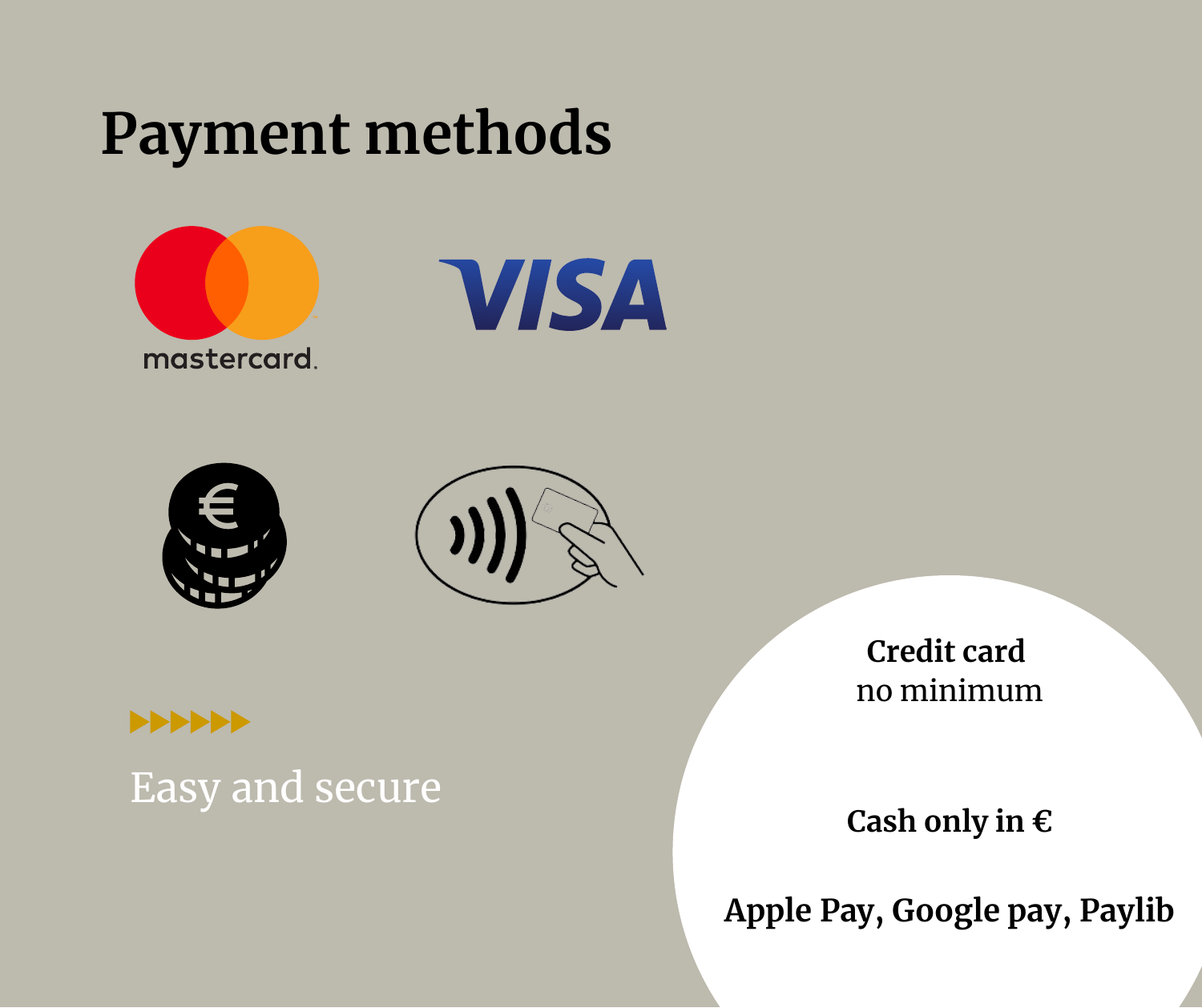## **Booking**

### **Rental,**

**the reservation is created upon receipt of a deposit.**

> **Sending a valid booking confirmation**

**Depending on our availability, it is always possible to change rooms**

#### **Cancellation**

#### **Guest Houses**

**Free** 14 days before deferral possible 7 days before **after, the reservation is payable**

#### **A cottage**

**Free** 1 month before **after, the reservation is payable**

### **PPPPPP** Clear and transparent !



*The room "Aven"and the dining area are accessible to people with reduced mobility*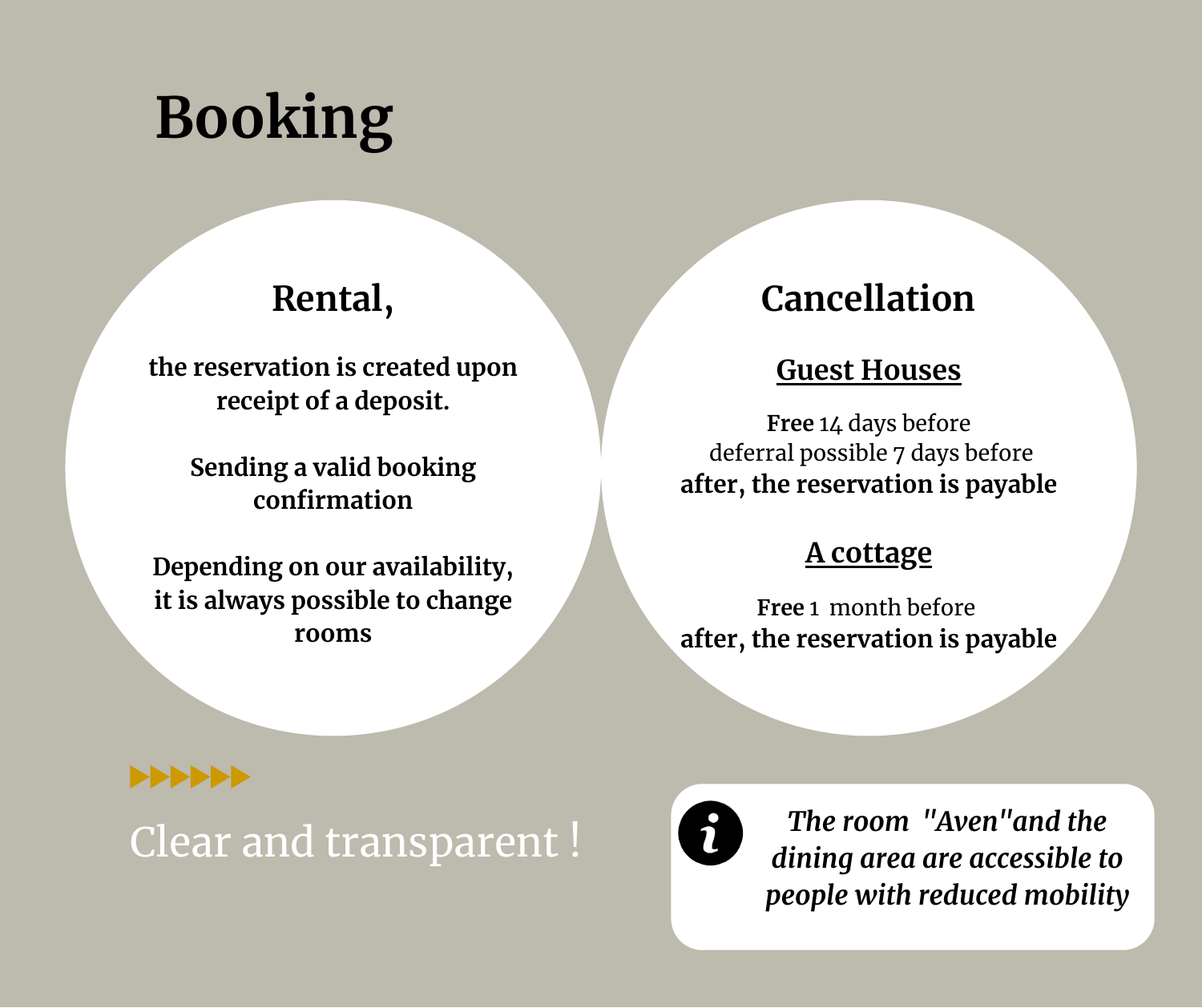### **OUR SERVICES**

**Daily room visit, unless you refuse**

**Baby Kit** (bed, matress, changing mat ) for 10 €/ stay\*

**Hotspot WIFI** free and secure

**Local products** (wine, honey, jams, beers, terrines ...)

**Laundry** 10  $\epsilon$  /bag

*\*On reservation limited stock*

**PPPPPP** At your service ! **Fresh local drink ?**

**Enjoy our outdoor as soon as you arrive !**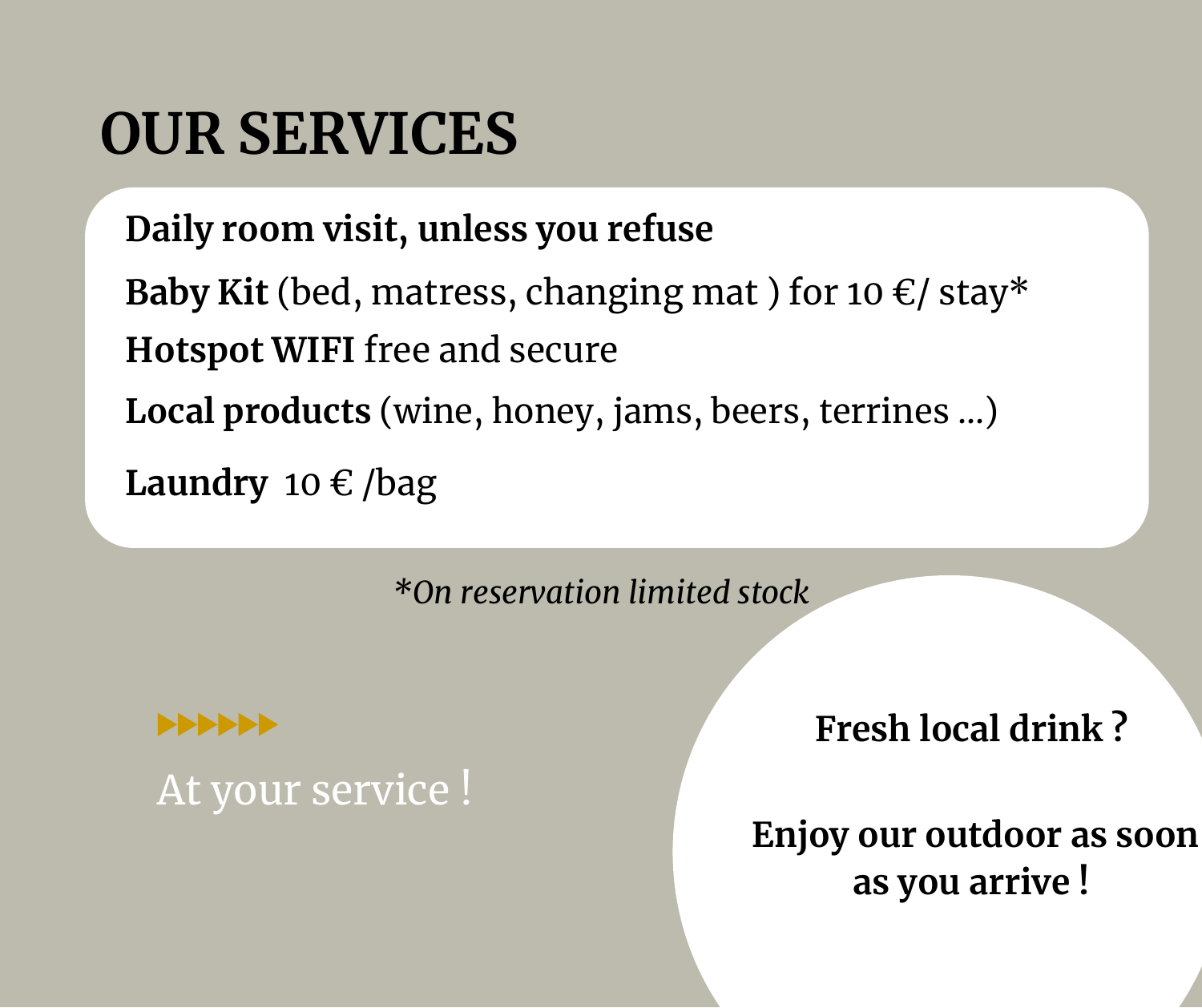## **OUR RESTORATION**

**Table d'hôtes\*** *Only on reservation 48 h Before your stay*

 $(29 \notin$  adult, 20  $\in$  /teen up to 18 years, 12  $\in$  up to 12 years) less than *3 years, we offer a garnish complement according to your needs* **Picnic lunch** à 10 € /person (Salad, local cheese, chacuterie, fruit and water) **In-room dining** 19 € /person (drink, dish and dessert)\*\*

*\*From 4 persons \*\*To approved in the small living room for Caminade*

#### **>>>>>>>**

### Treat Yourself !

### **Fresh cooking**

*Aperitif, starter, main course and dessert wine table offer (extra 3,5 € local cheeses)*

> **Local speciality every day**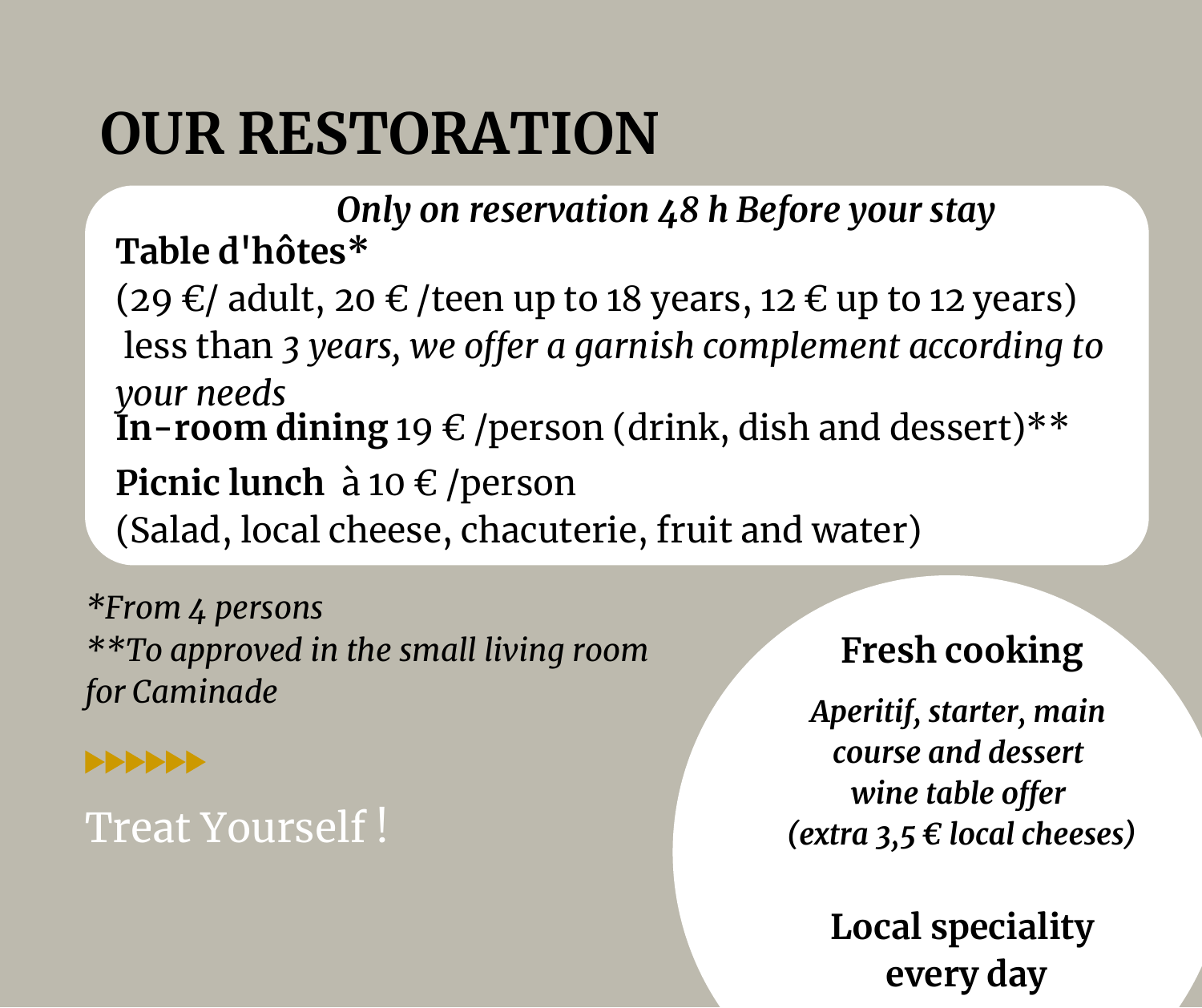## **RESPONSIBLE TOURIM**

At the heart of natural park Grands Causses, we are committed to a sustainable tourist welcome, thank you for helping us !

**Turn off the light at my bedroom exit**

**Heat reasonably at night and without me**

**Control the use of water in my consumption**

**Use only the towels i need**



Act with us !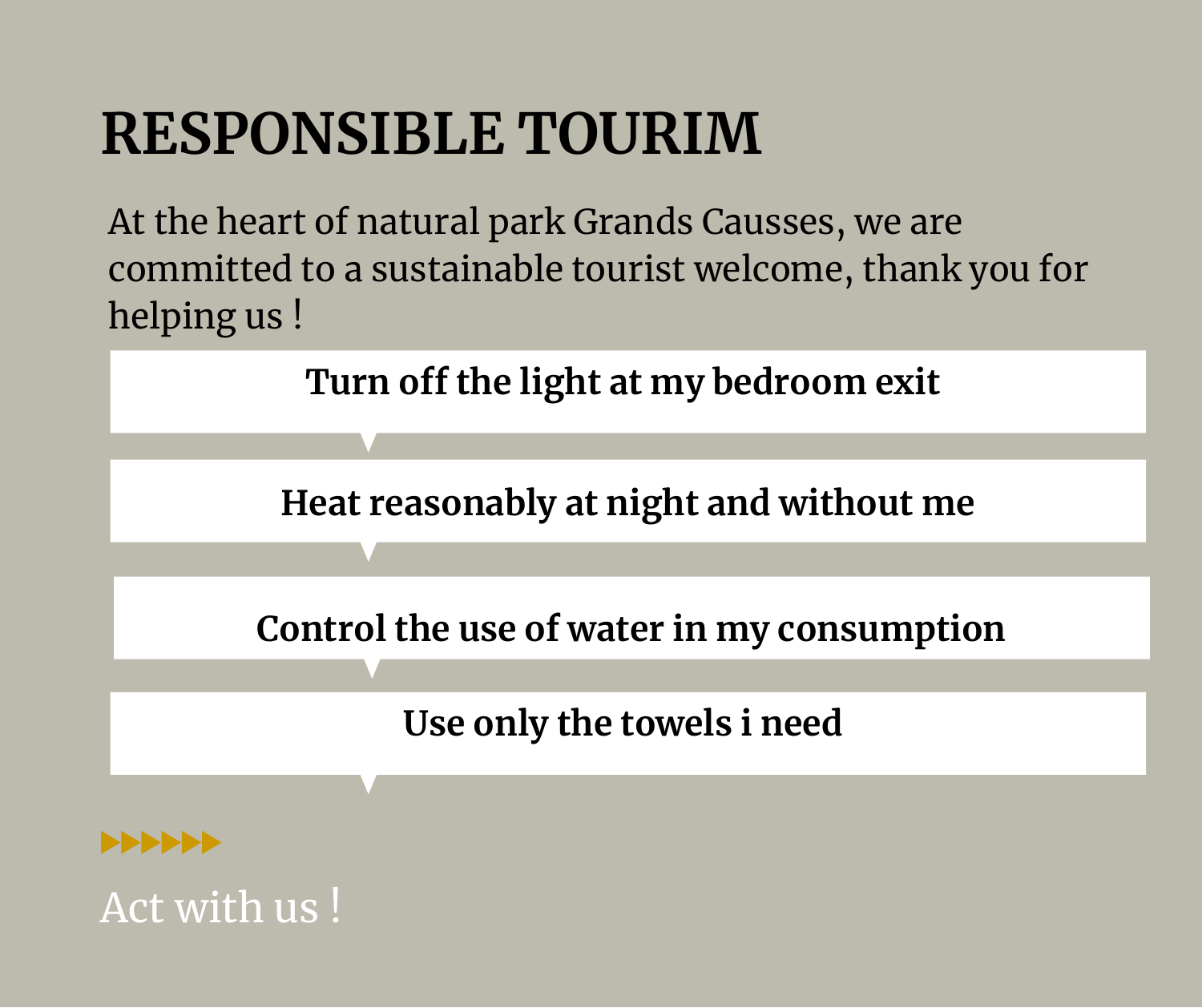### **YOUR VISITS**

**Les Caselles, is the ideal starting point for your visits and activities !**

We have tourist maps and documentation on our territory

**PPPPPP** 

Choose, Enjoy !

Need an idea ?

**[Click](https://www.chambresdhotesmillauaveyron.com/en-gb/tourisme/activit%C3%A9s.aspx) her[e](https://www.chambresdhotesmillauaveyron.com/en-gb/tourisme/activit%C3%A9s.aspx)**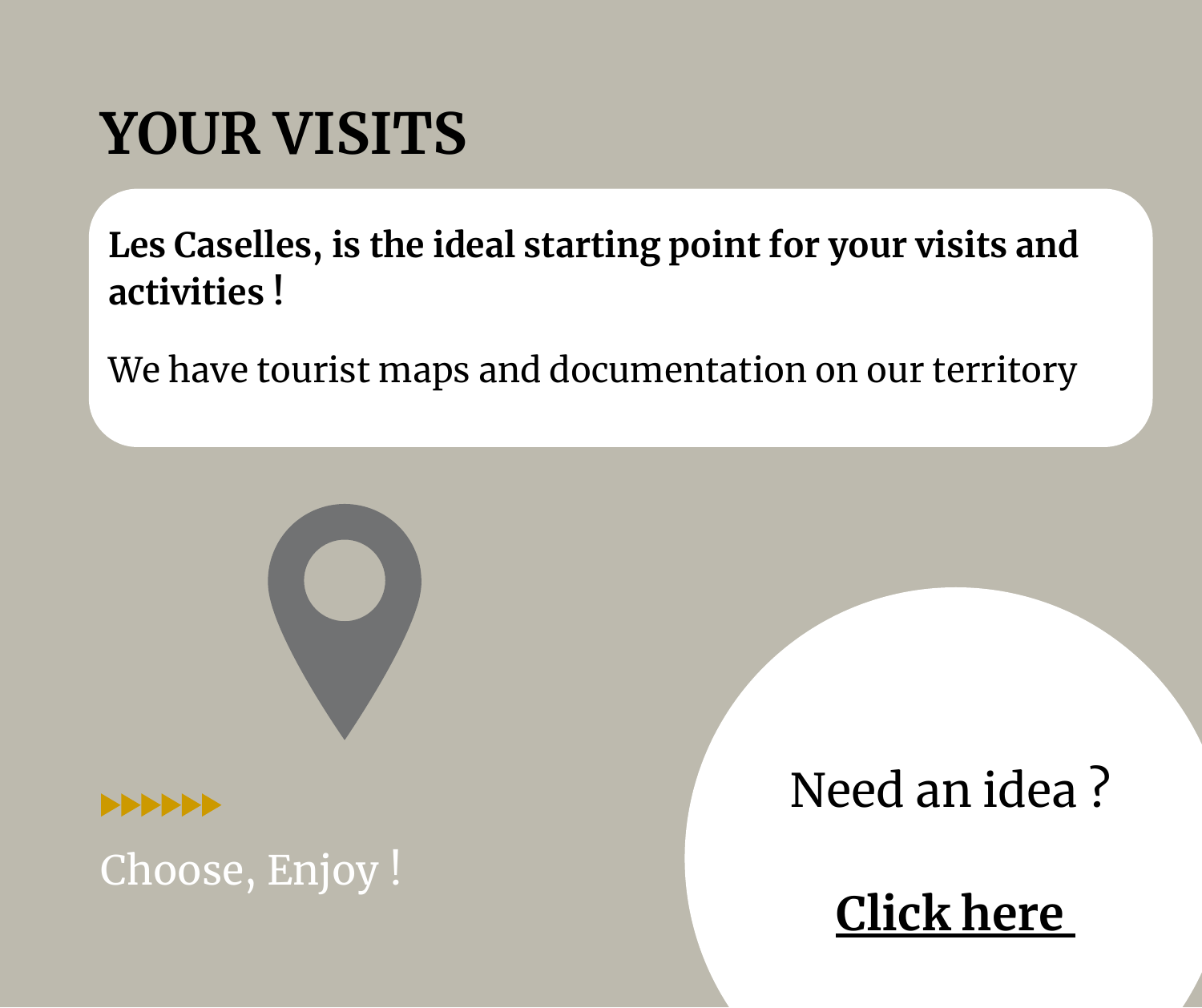## **PRATICAL INFORMATIONS**

**Check-in from 5pm et check-out before 11am**

**Swimming Pool** open between 2pm and 7pm

**Table d'hôtes**, 7pm ( Summer 7.30pm) for the aperitif !

112  $\frac{17}{21}$  17  $\frac{12}{21}$  15  $\rightarrow$  3966 114 18 **+33 (0)5 61 77 74 47**

The essentials !